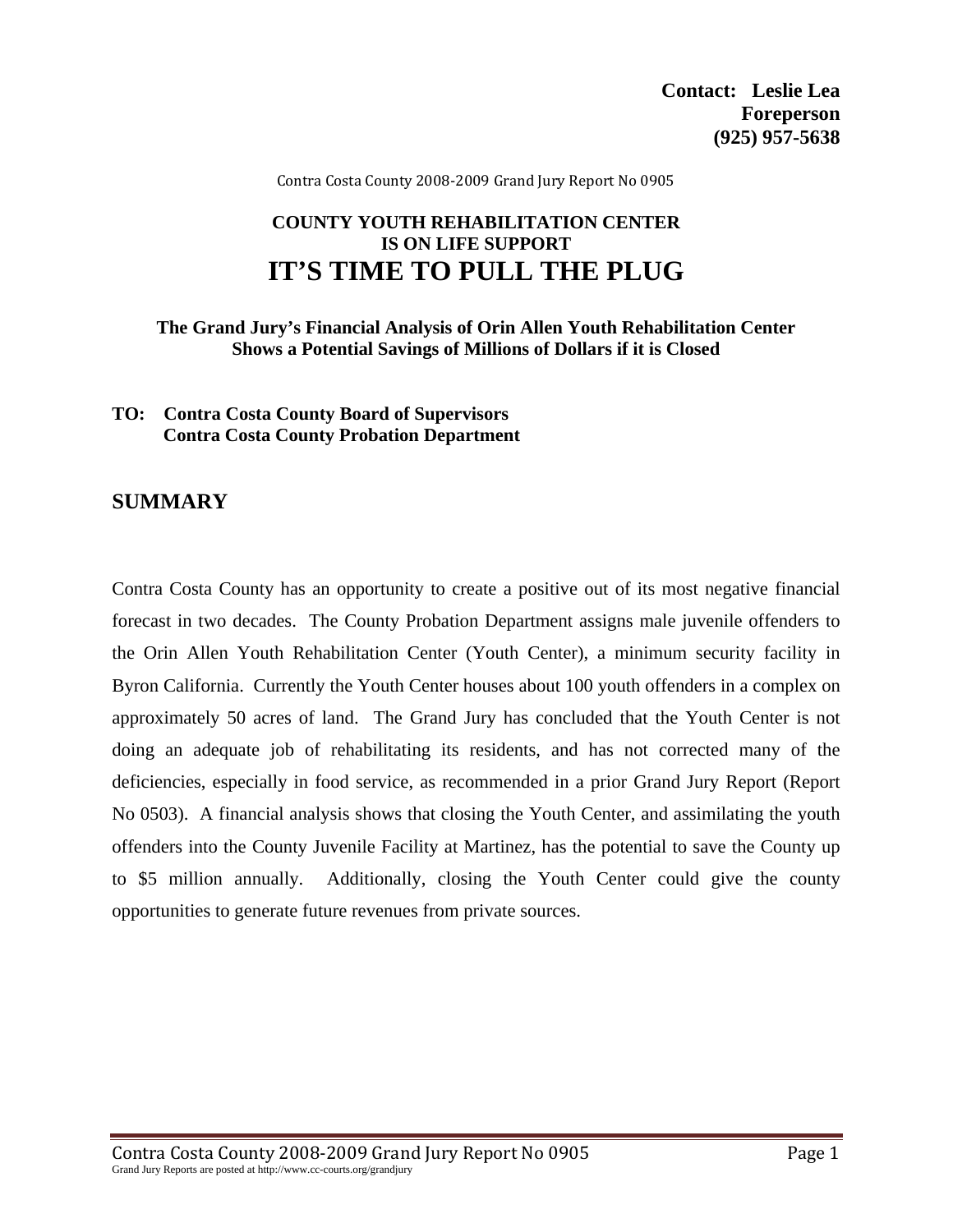# **BACKGROUND**

The Orin Allen Youth Rehabilitation Center, originally known as the Byron Boys' Ranch, was built in 1960. The Youth Center consists of 50 acres. A number of buildings, including dormitories, classrooms, a kitchen and dining facility, athletic facilities and administrative offices occupy about one-third of the land area. In September 2008, the Grand Jury conducted an unannounced inspection of the Youth Center. In addition to examining the grounds and buildings, interviews were conducted with the residents and staff. The following are findings from this inspection.



The Orin Allen Youth Rehabilitation Center has a pond and marsh on the Eastern side of its property (to the left) and an abandoned barn and unused field in the center. The Youth Center is on the right. This 50 acre property is ½ mile long and 800 ft wide. The Youth Center uses about one-third of the available land (about 18 acres).

# **FINDINGS**

#### **Rehabilitation Youth Center's Mission:**

1. According to its mission statement, the primary objective of this facility is to rehabilitate, that is to *"provide a safe, drug free program that helps youth meet their social and educational dreams. Its goal is to guide treatment that will help youth strengthen the community and build stronger families."* This Youth Center was not meant to be simply a detention facility that houses youth offenders.

#### **Financial**

2. There were nine escapees from the facility during the calendar year 2008. According to the Sheriff's Office, the average cost relating to capturing escapees is over \$1500 per hour. The only fences on the property are intended to keep the animals from roaming. There are no security fences along the perimeter of the Youth Center to prevent youth offenders from simply walking away.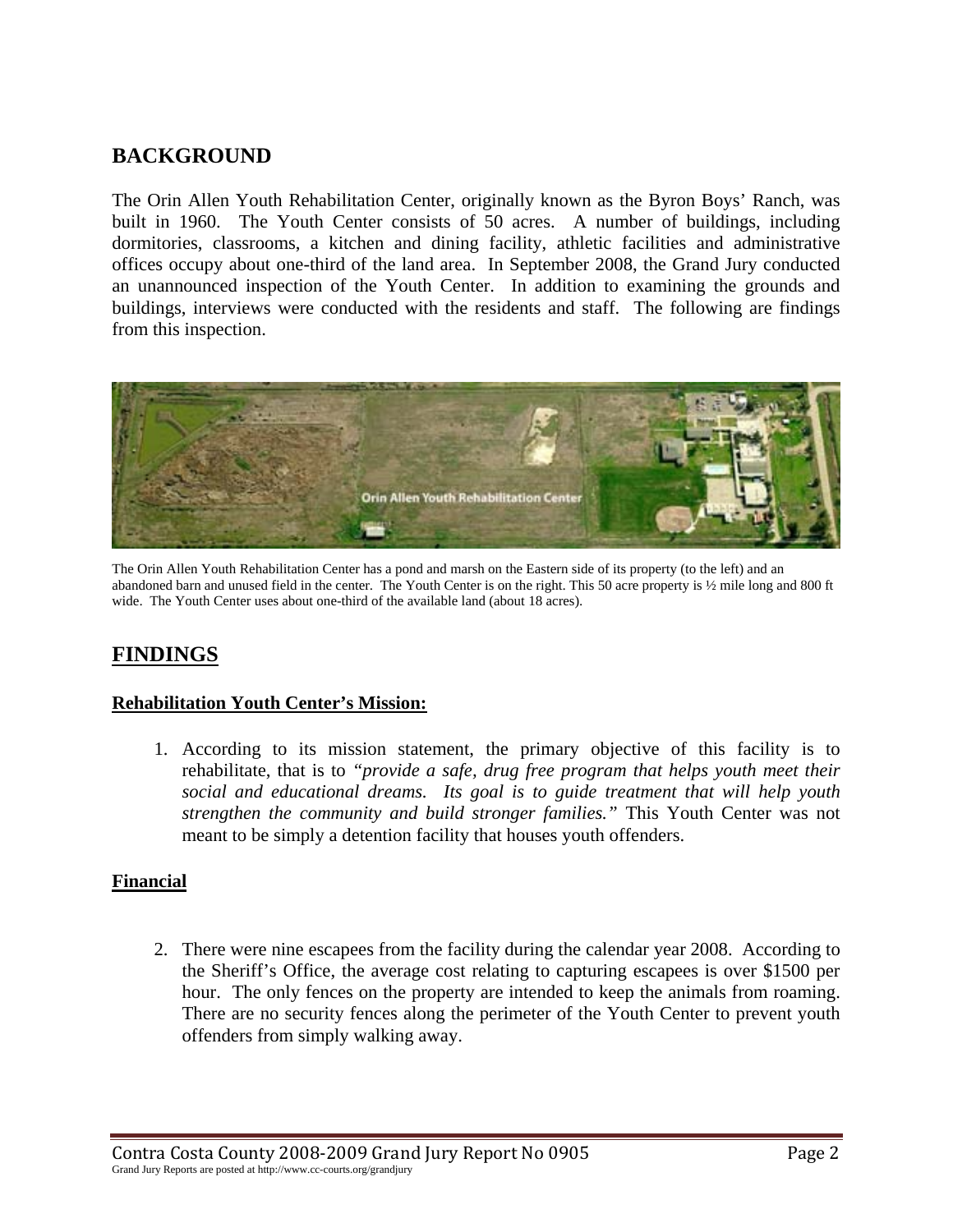- 3. The maximum capacity of the Youth Center is 100 youths. The new state-of-the-art Juvenile Hall in Martinez has the capacity, with alterations, to absorb all of the youths now housed at the Youth Center at a cost savings to the County.
- 4. Based on its 2007-2008 Expenditure Ledger, the gross annual savings to the County resulting from the closure of the Youth Center would be about \$6.2 million dollars. The Grand Jury estimates there will be variable cost increases that should not exceed \$1.2 million dollars to house the reassigned youth in the Martinez Juvenile facility, leaving a projected net savings to the County of \$5.0 million dollars.

## **Facility and Grounds**

### **Kitchen:**

5. After purportedly spending in excess of \$500,000 two years ago on kitchen renovations and other improvements, grand jurors found that the majority of the deficiencies outlined in Grand Jury Report 0503 still exist. In addition, this grand jury found other deficiencies such as rusty steam table containers, a dirty sock on a rusty food scale, and other inadequacies.



Steam table in kitchen Scales in kitchen Scales in kitchen with dirty sock

- 6. The only restroom in the cafeteria building has been out of service for several months. This restroom was used by both staff and youth offenders.
- 7. The staff could not provide evidence of training and/or medical clearance for youth workers in the kitchen.

#### **Main Dormitory:**

8. Our inspection found worn out mattresses in the dormitory for older youth.



Lumpy and cracked mattress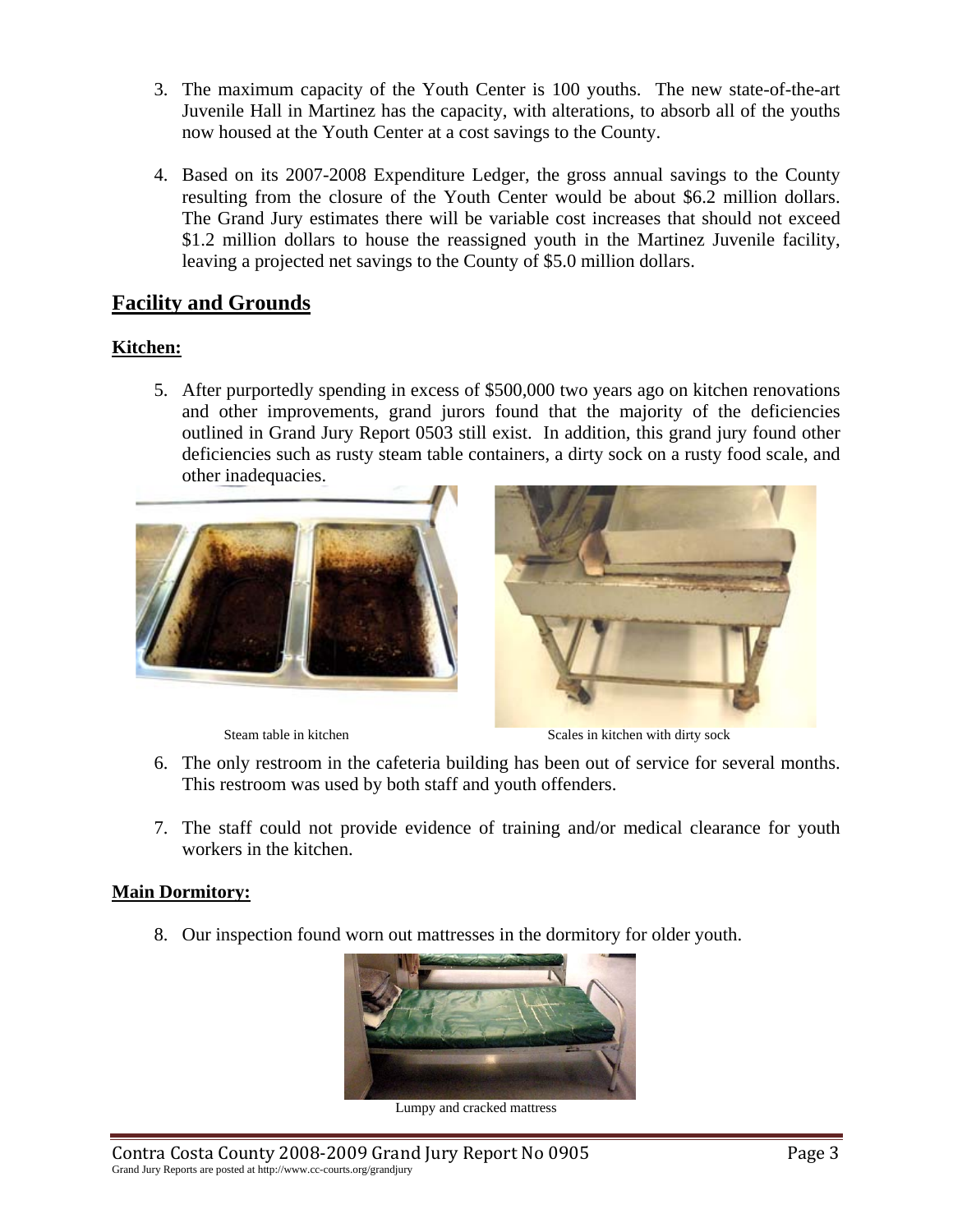- 9. An air conditioning system was not in evidence in a building that frequently reaches temperatures in excess of 100 degrees.
- 10. The insect eradication program consists of fly strips hanging from the ceiling. A heavy infestation of insects, particularly flies, is due in large part to the close proximity of the living quarters to compost piles and animals.



#### **Nurses Office:**

- **11.** A nurse is available Monday-Friday from 9:00am-5:00pm. Youths needing medical treatment are transported to the Contra Costa Regional Medical Center in Martinez at all other times, including weekends, holidays, at night, or if there is a life-threatening emergency.
- **12.** There were hypodermic needles in an unlocked cabinet and a dirty sink in the nurse's office.

#### **Grounds:**

13. The rehabilitation complex is on approximately 50 acres of land, most of which is not being utilized. The property is strewn with old cars, an abandoned challenge course, incomplete projects, abandoned computer equipment, broken tools, debris, and junk.



Inoperative vehicles, hazardous equipment and clutter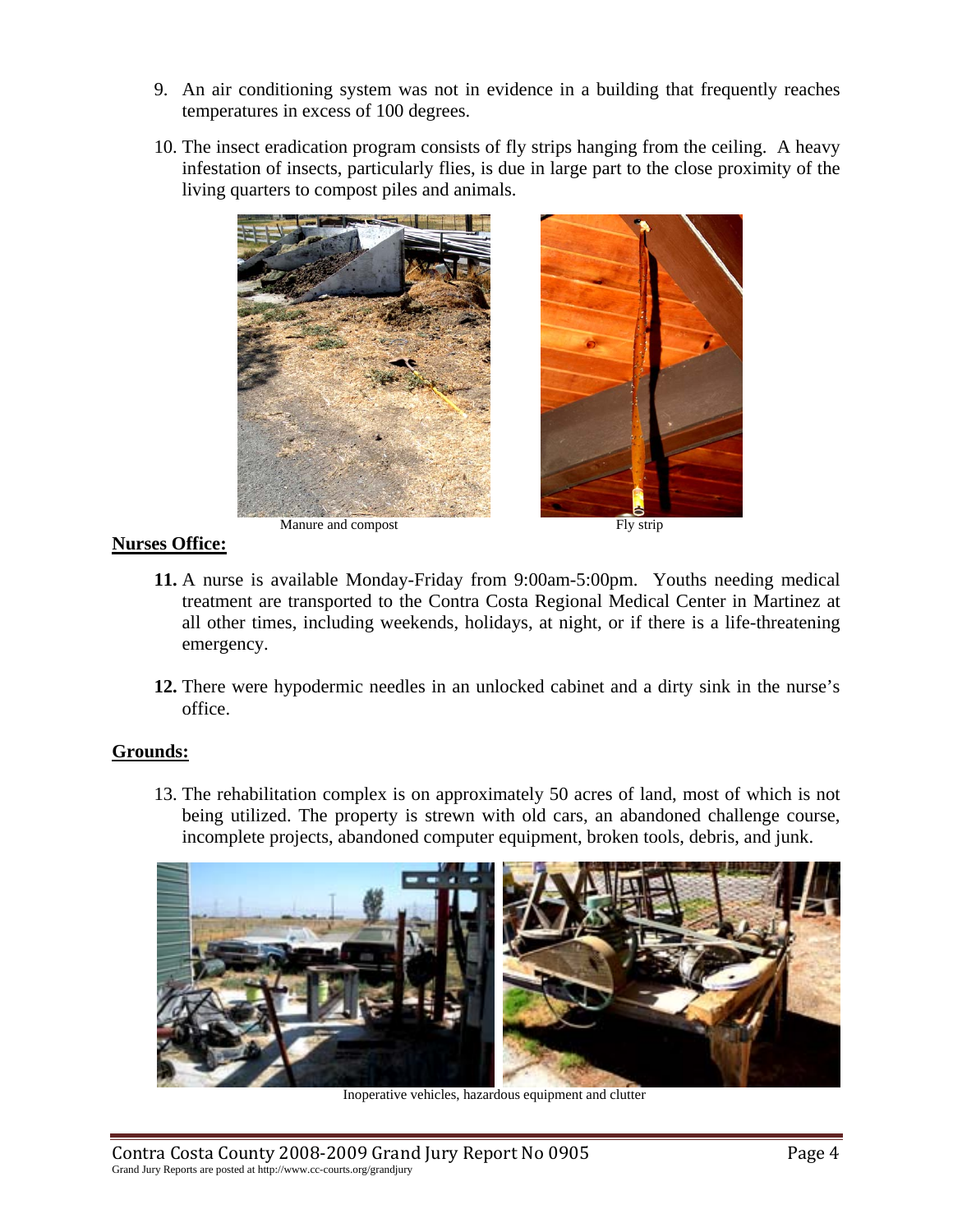









Computers and other junk Debris between two storage containers

14. Commercial metal shipping containers, now being used for storage, contain dangerous electrical wiring and open gasoline containers.



Electrical connections in a storage container Open gasoline container

15. A dilapidated barn with parts of the roof and sides missing is located in the center of the property. A large abandoned plastic tank is stored near the horse corral along with debris.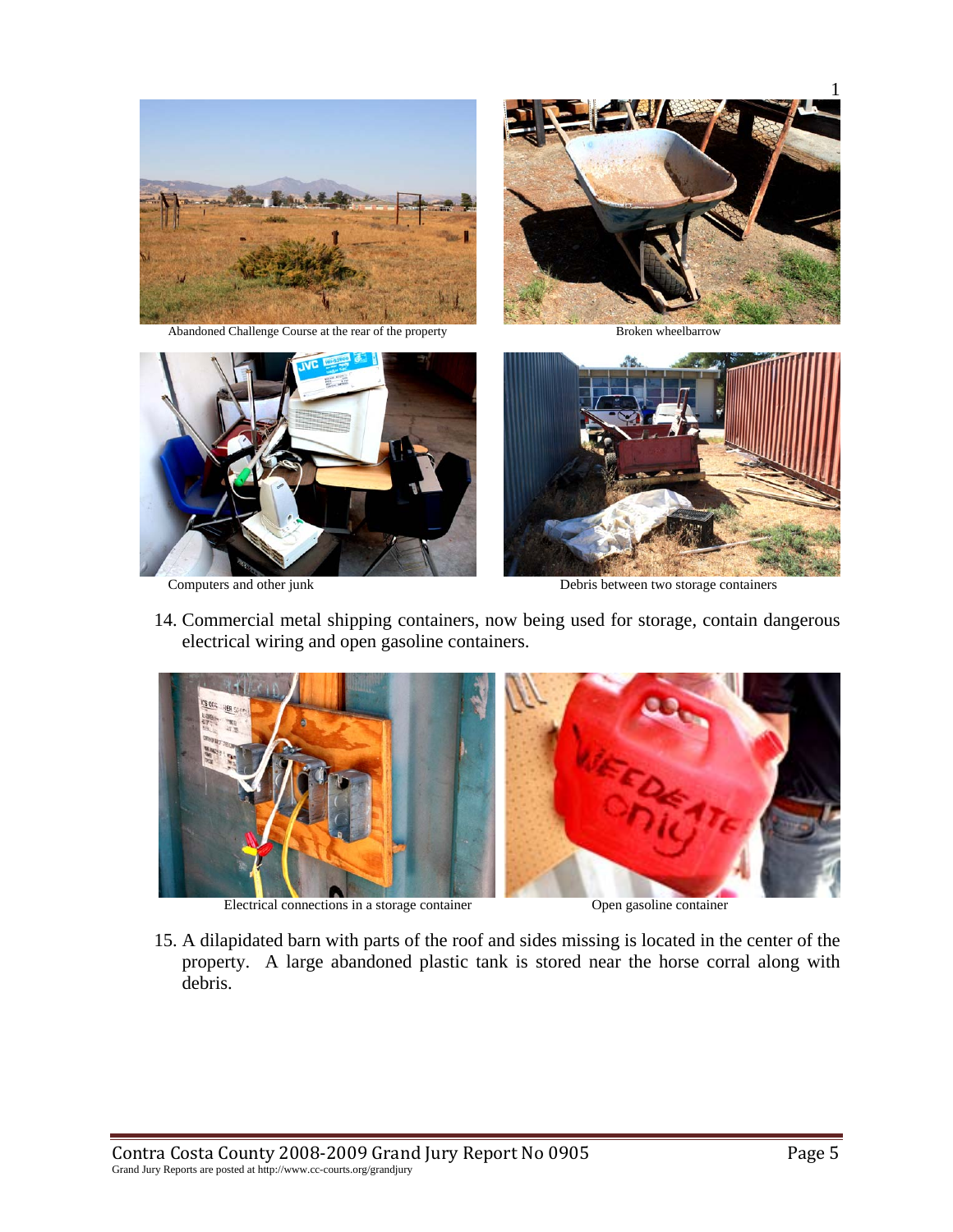

16. Abandoned electrical switch panels and water pumps, some of which may be hazardous, are present throughout the property.



Abandoned electrical panel and water well near the barn

#### **Livestock:**

17. The animals at the Youth Center include a horse, a few goats, chickens, and llamas**.**  None of the animals appeared to have shelter from the sun, rain or cold.



A horse coral is located on the upper left, goats on the lower left, One of three Llamas at the Youth Center and a few goats and Llamas in the pasture on the lower right.

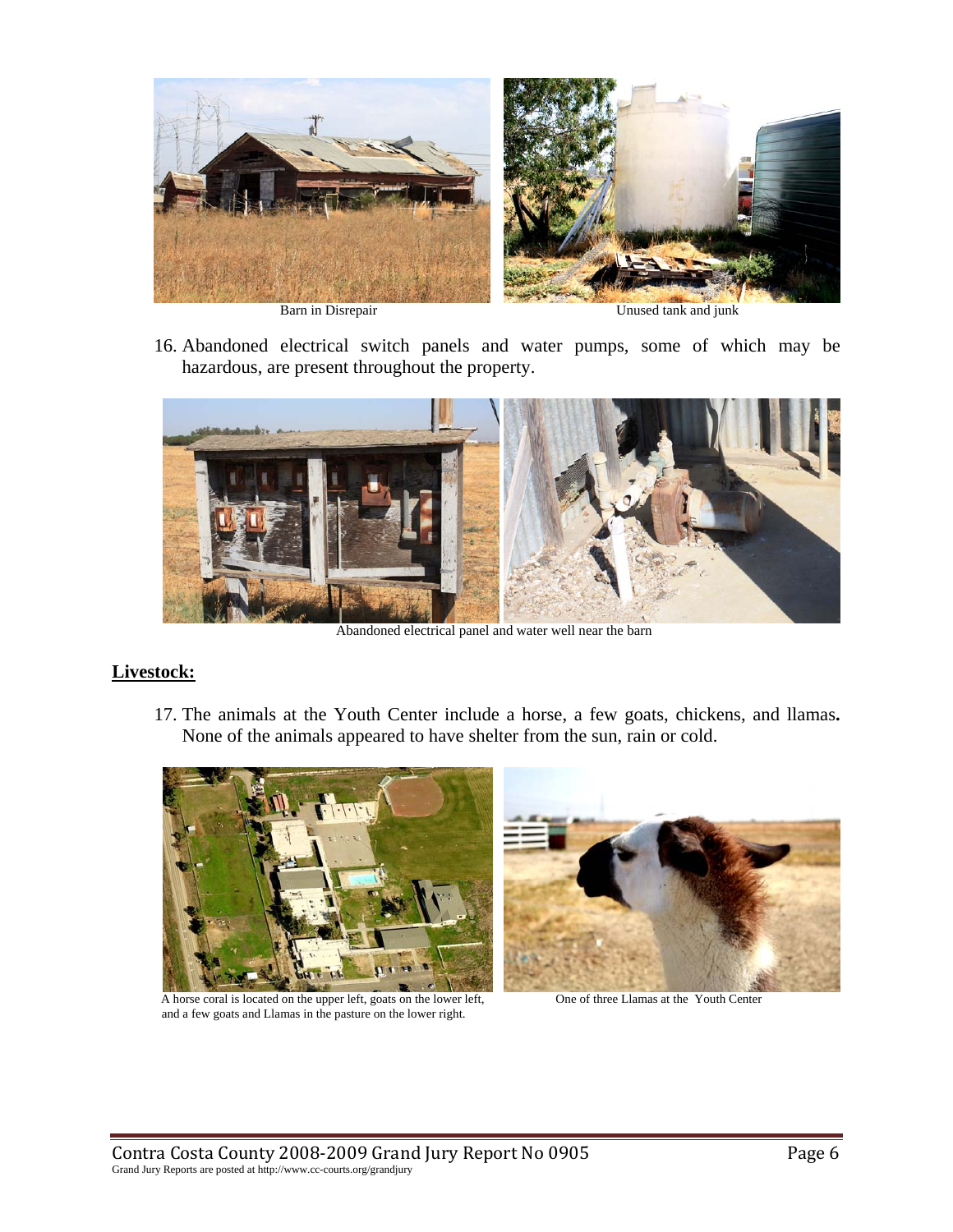#### **Youth Programs:**

- 18. The Youth Center's staff supplied the Grand Jury with their Residential Handbook and also with a draft of a Youth Guide. The Guide is intended to supersede the handbook. However, as of January 2009 this guide has not been approved by senior management.
- 19. The following treatment/program options are listed in the Residential Handbook: Family Counseling, Therapeutic Community, Restitution Service, Alcoholics/Narcotics Anonymous, Drug and Alcohol Assessment, Drug and Alcohol Counseling, Transition Program, Anger Management, Life Skills, Gang Diversion, Residential Commissary, Teen Parenting, Senior Tutors, Religious Guidance, Work Crew, Athletic League and Field Trips. Many of these treatment programs and services are inadequate or unavailable. Only court ordered programs are mandatory.
- 20. The Youth Center's manual describes an Animal Husbandry Program. The Grand Jury could find no evidence of instructors, a formal curriculum, or any youth involved in such a program. Animal Husbandry, apparently once a viable program at the Youth Center, is no longer functioning.



A bulletin board at the Youth Center touts an Animal Husbandry Program that no longer exists.

21. Delta Vista High School offers a program through which the youths can obtain their GED. This program is funded by the Contra Costa County Office of Education.

## **CONCLUSIONS**

The Grand Jury is concerned that the Orin Allen Youth Rehabilitation Center is not cost effective and is not accomplishing its primary mission of rehabilitation. An alternative exists which potentially would save the County millions. This waste of County resources is unacceptable when the current budget crisis is leading to elimination or cuts in other important County services.

In addition to financial benefits that would be realized by closing the Youth Center, there will be no rehabilitation loss to the County's youths since there is no evidence of any existing viable